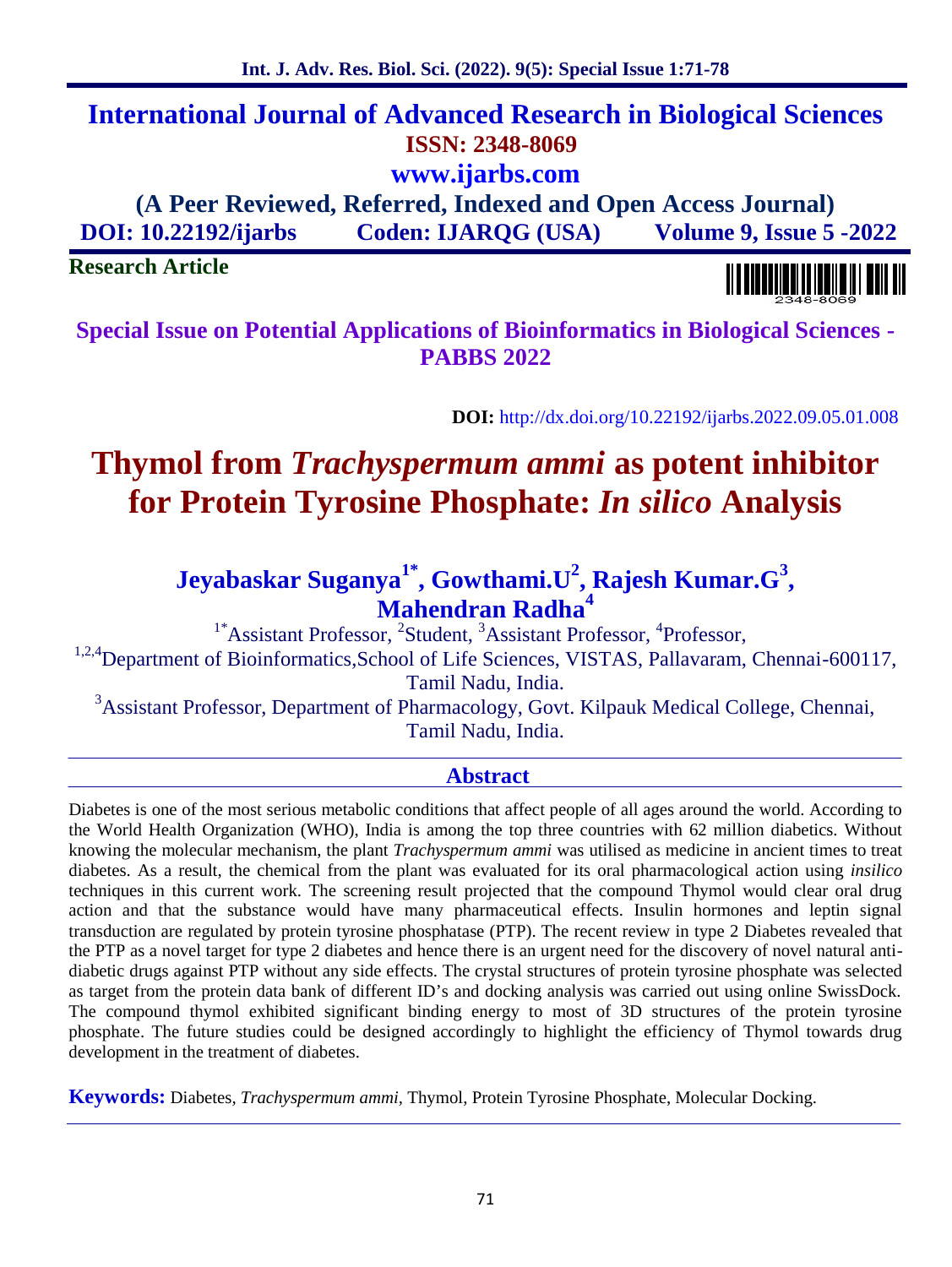### **Introduction**

*Trachyspermum ammi,* often known as Ajwain, is a plant native to India that is primarily grown in Gujarat and Rajasthan. Flatulence, atonic dyspepsia, diarrhoea, abdominal tumours, stomach aches, piles, bronchial issues, loss of appetite, galactogogue, asthma, and amenorrhoea have all been treated with the fruit, which has stimulant, antispasmodic, and carminative effects [Bairwa R*et al.,* 2012]. It has been shown to have antifungal, antioxidant, antimicrobial, antinociceptive, cytotoxic, hypolipidemic, antihypertensive, antispasmodic, broncho dilating, antilithiasis, diuretic, abortifacient, antitussive, nematicidal, anthelmintic, and antifilarial properties in studies.[Sonal Dubey *et al.,* 2015]. Furthermore, studies reveal the presence of a variety of phytochemical constituents, including carbohydrates, glycosides, saponins, phenolic compounds, volatile oil (thymol, -terpinene, para-cymene, and - and pinene), protein, fat, fibre, and mineral matter containing calcium, phosphorous, iron, and nicotinic acid [Ranjan Bairwa*et al.,* 2011]

Thymol is a colourless crystalline monoterpene phenol with the chemical name 2-isopropyl-5 methylphenol. In thyme species, it is one of the most essential nutritional ingredients [Angelica Escobar*et al.,* 2020]. It has been used in traditional medicine for generations and has been demonstrated to have pharmacological qualities such as antioxidant, free radical scavenging, antiinflammatory, analgesic, antispasmodic, antibacterial, antifungal, antiseptic, and anticancer effects. Previous research has revealed the biochemical and molecular features of thymol, as well as its many therapeutic activities against cardiovascular, neurological, rheumatological, gastrointestinal, metabolic, and malignant illnesses. Thymol's anti-inflammatory. Thymol's anti-inflammatory, antioxidant, and antihyperlipidemic properties are mostly responsible for its notable effects [Nagoor Meeran MF*et al.,* 2017].

In the twenty-first century. Diabetes mellitus is a serious health disease that affects people all around the world [Paul Z Zimmet*et al.,* 2014]. According to the most recent Diabetes report, more than 70 million individuals worldwide, mostly in poor countries, have diabetes [Lefebvre P *et al.,* 2004]. Diabetes is a chronic metabolic condition characterised by changes in glucose, lipid, and protein metabolism caused by inadequate insulin secretion in the body [David M Nathan*et al.,* 2009]. The insulin hormone produced by the organ pancreas was primarily responsible for the incorrect glucose level in the blood, whether the body produces insufficient hormones or the cells in the human body do not react to the hormone [Ozougwu JC*et al.,* 2013].

Insulin is a crucial hormone that increases glucose uptake and storage in body tissues, particularly the liver, adipose tissue, and muscle (excluding smooth muscle) [Gisela Wilcox 2005]. As a result, a lack of insulin secretion in the body causes all of the symptoms of diabetes mellitus. Diabetes mellitus remains a mystery, despite the fact that environmental and genetic factors have a role [Rashmi B. Prasad*et al.,* 2015].

Protein Tyrosine Phosphatase (PTP) is responsible for removing phosphate from the tyrosine residues in the regulatory region of the insulin receptor, hence deactivation of the receptor is unknown [Yang H*et al.,* 2022]. Protein tyrosine kinases (PTK) are responsible for protein tyrosine phosphorylation, while protein tyrosine phosphatases are responsible for phosphate removal. PTP, like PTK, can influence cell activity in both positive and negative ways. PTP1B was the first purified and described protein tyrosine phosphatase [Chidambaram Ramachandran*et al.,* 2003].

Pharmaceutical companies nowadays use a number of computational methodologies, such as Bioinformatics tools and databases, to identify drug candidates based on efficacy and safety, as well as advance such molecules into clinical trial candidates [Sumudu P Leelananda *et al.,* 2016, Supreet Kaur Gill *et al.,* 2016]. The docking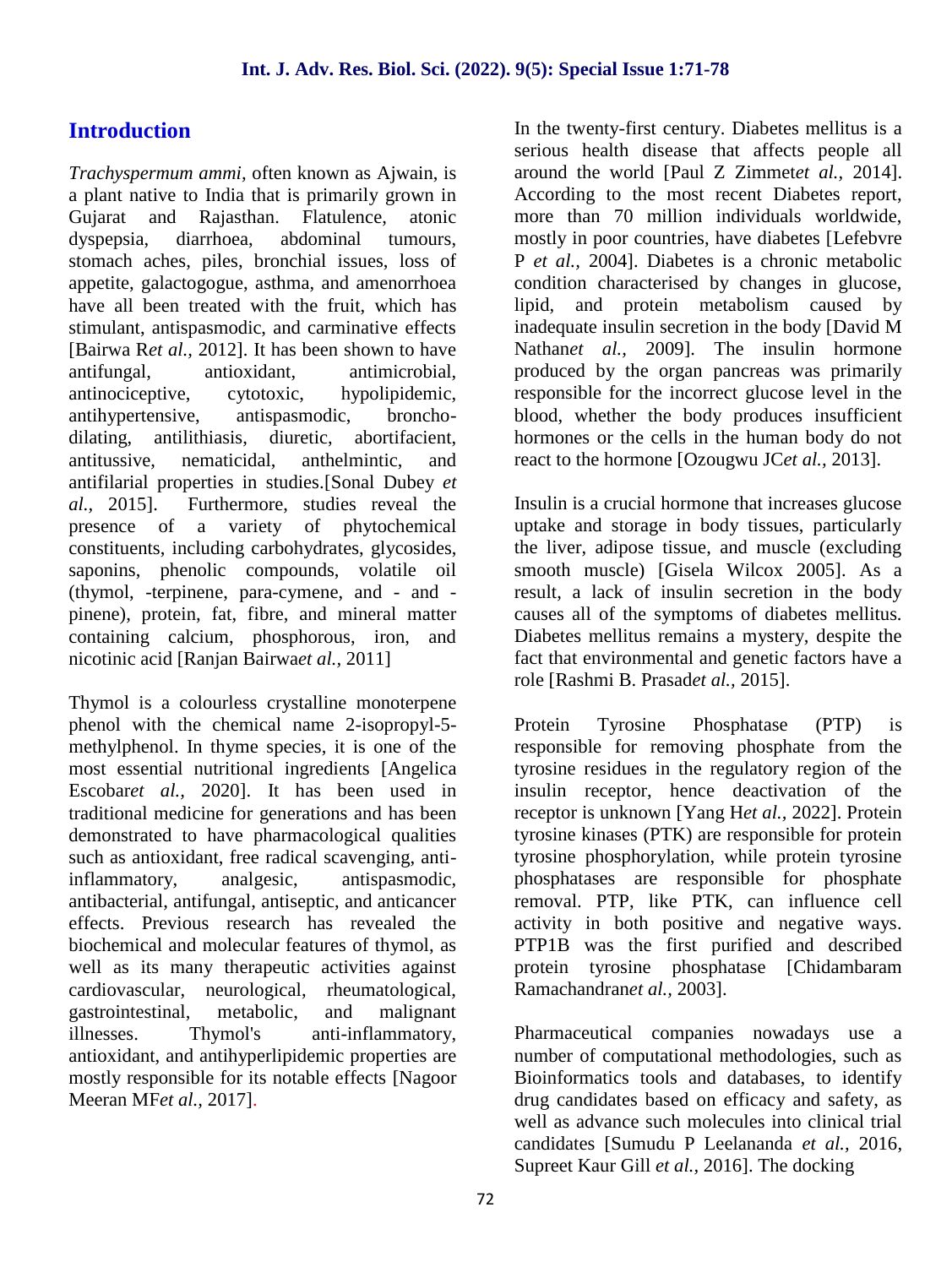methodology is one of the most essential and widely used strategies in structural-based drug discovery, predicting the binding affinity of small compounds to their appropriate target binding sites and thereby blocking the target functionalities [Xuan-Yu Meng*et al.,* 2011]. Molecular docking is widely used to predict the shape of a receptor-ligand complex [Chaudhary KK*et al.,* 2016], where the receptor is typically a protein or nucleic acid and the ligand is typically a small molecule or another protein.

The docking analysis was thought to be crucial in choosing the best pharmacological lead candidate for the target. The goal of this work is to use in silico docking to evaluate the tiny molecule Thymol as a diabetes inhibitor against the insulin receptor (Protein Tyrosine Phosphate).

### **Materials and Methods**

### **Preparation of Ligand:**

The pubchem database includes data on chemical structures and characteristics, biological activities, compound safety and toxicity, and more. Thymol's two-dimensional structure was retrieved in.sdf file format from Pubchem databases and transformed to.mol2 file format using Pymol software, making the compound ready for docking [Sunghwan Kim*et al.,* 2016].

### **Accession of target protein:**

The Protein Data Bank (PDB) database (https://www.rcsb.org/) holds 3D structures and sequences of macromolecules such as proteins and nucleic acids. PDB IDs for 14 distinct Protein Tyrosine Phosphate 3D receptor structures (2AZR, 2BO7, 1C87, 2CMB, 1EEN, 2F6W, 2H4G, 2H4K, 1KAK, 1L8G, 1LN9, 1ONZ, 1PXH, 2VEU) were recovered [Stephen K. Burley*et al.,* 2017]. Except for chain A, other chains in receptors, metal ions attached to receptor molecules, water molecules in the 3. structure, and ultimately heteroatoms were eliminated from 3D receptor structures using PyMol Software [Markus A. Lill*et al.,* 2011].

### **Analysis of target active binding sites**

The CASTP database was used to estimate the active sites of 14 receptors. For protein-ligand interactions, the database predicts probable ligand binding sites on receptor surfaces [Thompson MA 2004]. The predicted locations were used to determine where the chemical Thymol might attach.

### **Docking of receptors with ligand:**

A computational receptor-ligand docking studies were preformed to analyse the structural complexes of the PTP (receptor) withThymol (ligand) in order to diagnose the specify structural relationship with the ligand.SwissDock is a web service that allows tiny molecules to dock with target proteins. It's used in conjunction with setup scripts to solve common issues and prepare the target protein and ligand input files. Scientists may simply submit dockings and get anticipated complexes thanks to an efficient Ajax/HTML interface that was built and deployed. A programmatic SOAP interface has been put up for<br>automated docking tasks, and template automated docking tasks, and programmes in Perl, Python, and PHP can be downloaded. The website also has a database of hand curated complexes, which is based on the Ligand Protein Database. To encourage user participation, the community has access to a wiki and a forum. SwissDock's website can be found at http://www.swissdock.ch [Guntero, V.A *et al.,* 2021]. SwissDock is based on the docking software EADock DSS, which has the following steps in its algorithm:

Many binding modes are formed in a box (local docking) or in the vicinity of all target cavities (global docking) (blind docking).

2. At the same time, their CHARMM energies are calculated on a grid. FACTS is used to analyse and cluster the binding modes with the most favourable energies.

The most advantageous clusters can be viewed and downloaded from the internet [Grosdidier A*et al.,* 2011]..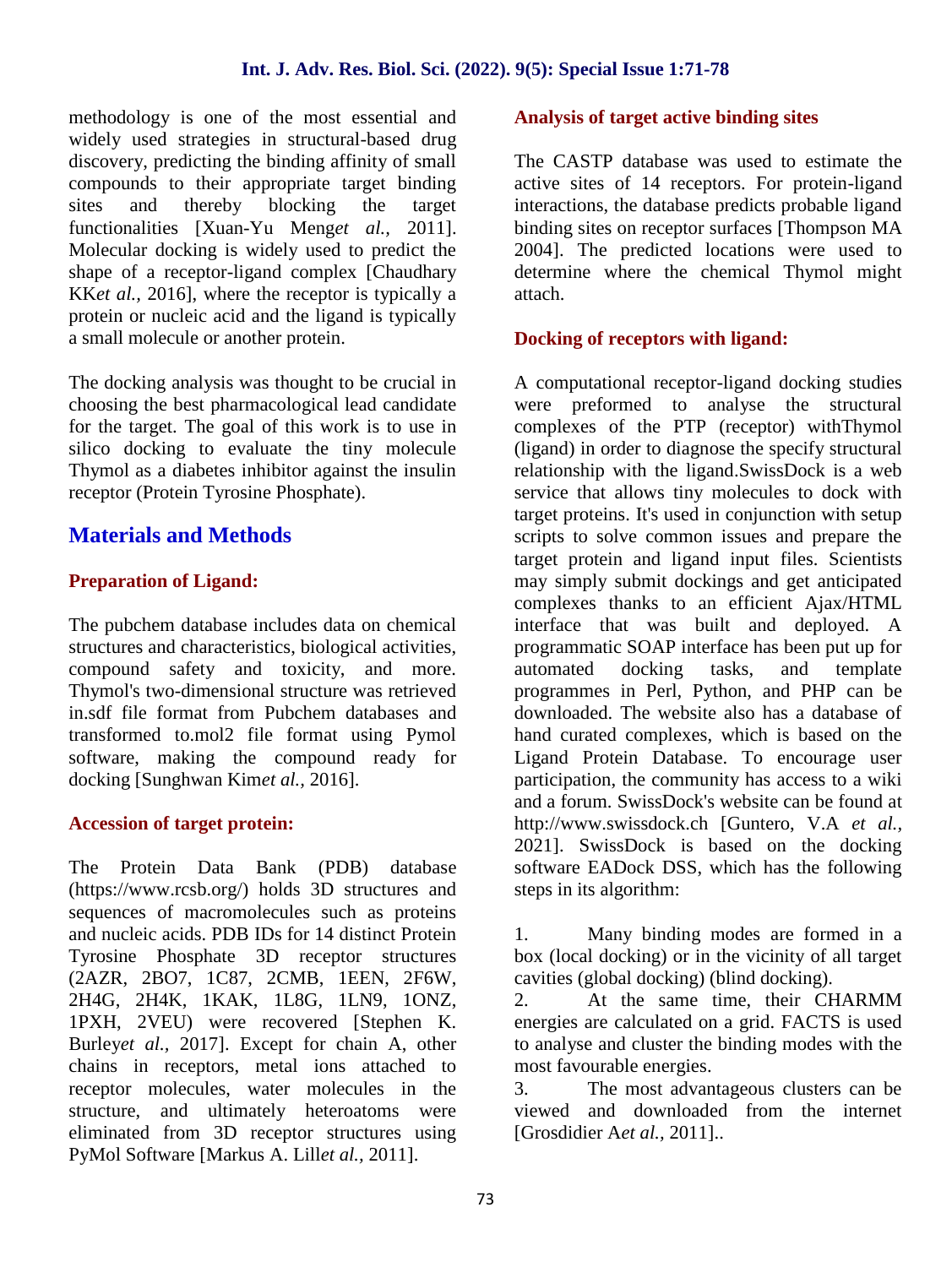### **Results and Discussion**

### **Structure of the ligand and target proteins:**

The two dimensional structure of the Thymol with its Pubchem ID: 6989 were retrieved and further analysed for its oral drug activity using Lipinski Rule of Five database (Table 1). The three dimensional structure of 14 different targets were retrieved from the Protein Data Bank and all the structures were determined by X-Ray crystallography. The best ligand binding site was predicted for 14 proteins using CastP were listed below:**2AZR** (Ala 217, Arg 221, Asp 181, Cys 215, Glu 115, Lys 120, Phe 182, Ser 216, Tyr 46, Val 49).**2BO7** (ARG 266,ALA 216,,2BO7,GLU 213,GLY 214,, HIS 217, HIS 262,ILE 263,LYS 215, PRO 130, SER 105), **1C87** (ARG 24, ALA 27, ARG 254, ASP 29, ASP 48, GLN 262, HIS 25, ILE 219, SER 28, MET 258),**2CMB**(ALA 217, ASP 48, ASP 181,GLN 262, GLY 220,ILE 219, PHE 182, SER 216, TYR 46,VAL 49), **1EEN** (ALA 17, ALA 217, ARG 47, ASP 29,ASP 48, PHE 30, PHE 52.TYR 46, SER 28, VAL 49), **2F6W** (ALA 27,ALA 77, GLU 26,GLU 75,GLU 252,LEU 251, MET 74, SER 28, THR 230), **2H4G** (ALA 217, ARG 45, ARG 221,ASP 181, CYS 215,LYS 120,PHE 182, SER 216, TYR 46, VAL 49), **2H4K** (ARG 45,ARG 221, ASP 181, GLU 115, LYS 120, TYR 46, PHE 182, SER 216,VAL49), **1KAK (**ALA 27, ARG 24,ARG 254, ASP 29,GLN 21, GLU 26, GLN 262.HIS 25,SER 28TYR 20), **1L8G** (ALA 217,ARG 221, ASP 48,ASP 181, GLN 262,216ILE 219, LYS 120,MET 258,SER216,TYR 46). **1LN9 (**ALA 217, ARG 221,CYS 215, GLN 262, GLN 266,GLY 183, GLY 220,ILE 219, TYR 46, VAL 49), **1ONZ (**ARG 221, ASP 265, GLN 262, GLN 266.GLY 183,ILE 219, LYS 116,THR 263, TRP 179, VAL 184), **1PXH (**ALA 217,ASP 48,ILE 219, LYS120,PHE 182, TYR 46,MET 258, SER 50, SER 216, VAL 49), **2VEU (**ALA 27,ARG 24, ARG 254, ASP 29, GLN 21,GLN 262, PHE 52, MET 258, SER 28, TYR 20)

**Table 1: 2D structure and Lipinski Rule of Five For Thymol**

# IUPAC Name: 5-methyl-2 propan-2-ylphenol, Isomeric SMILES:  $CC1=CC (=C(C=Cl)C(C)CO)$

| Molecular properties | Value  |
|----------------------|--------|
| miLogP               | 3.34   |
| <b>TPSA</b>          | 20.23  |
| <b>Natoms</b>        | 11     |
| MW                   | 150.22 |
| nON                  | 1      |
| nOHNH                | 1      |
| <b>Nviolations</b>   | 0      |
| Nroth                | 1      |
| Volume               | 158.57 |

### **Docking analysis and its binding interaction between PTP with Thymol:**

The above predicted active residues of the 14 proteins were used as the catalytic sites for small molecules Thymol for docking analysis. The results of the docking interaction between the binding site residues of target protein tyrosine phosphate and Thymol compound were shown in the Table 2.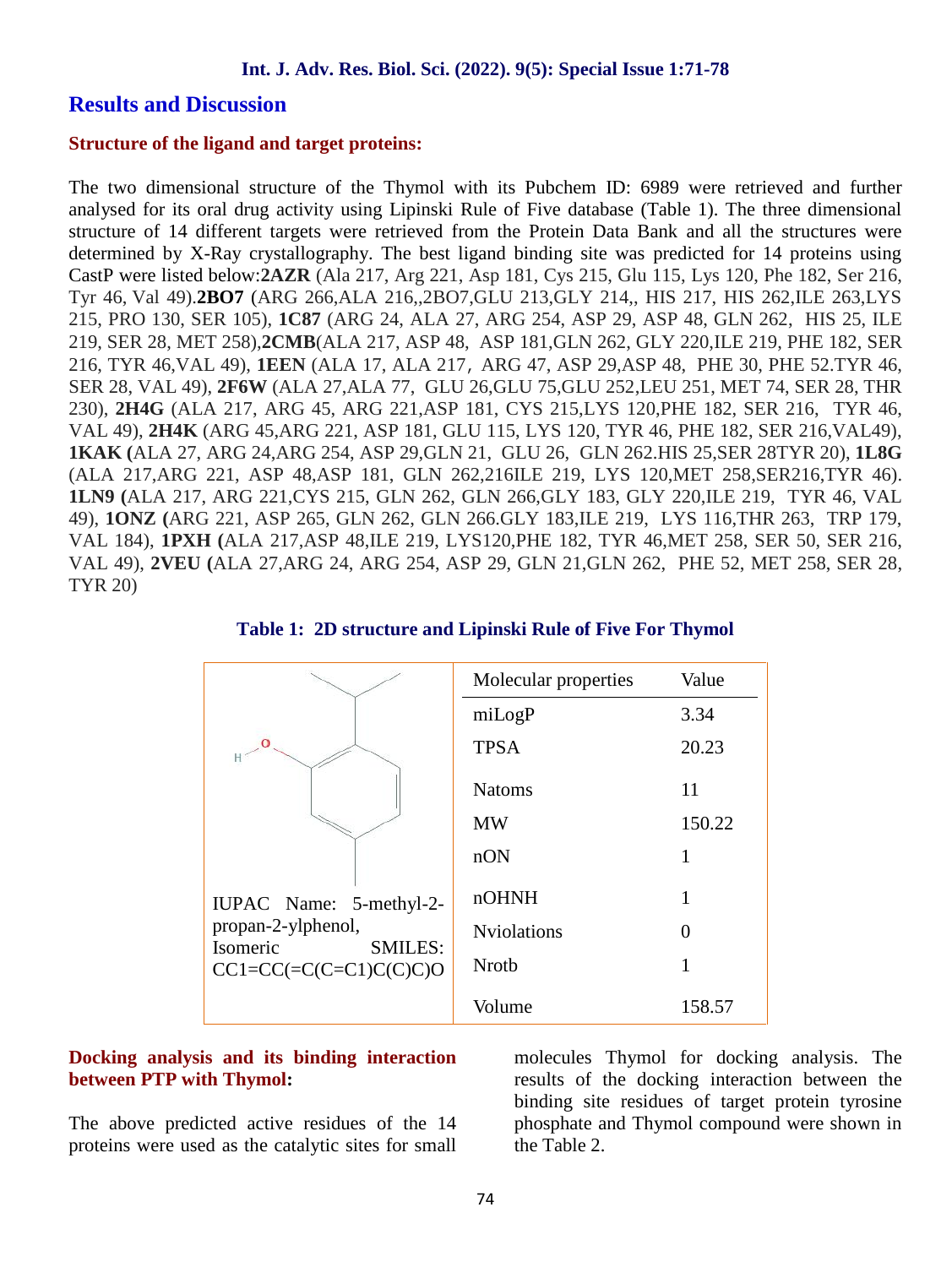| <b>PDB ID of Protein Tyrosine Phosphate</b> | <b>FullFitness</b> (kcal/mol) | G (kcal/mol)<br><b>Estimated</b> |
|---------------------------------------------|-------------------------------|----------------------------------|
| 2F6W                                        | $-1956.57$                    | $-6.14$                          |
| 10NZ                                        | $-1873.01$                    | $-6.17$                          |
| 1KAK                                        | $-1831.30$                    | $-6.05$                          |
| 1LN9                                        | $-1762.41$                    | $-5.96$                          |
| 1PXH                                        | $-1740.94$                    | $-5.96$                          |
| 2VEU                                        | $-1724.91$                    | $-6.18$                          |
| 1EEN                                        | $-1713.95$                    | $-5.93$                          |
| 2BO7                                        | $-1695.21$                    | $-5.99$                          |
| 2CMB                                        | $-1630.90$                    | $-6.10$                          |
| 1L8G                                        | $-1610.59$                    | $-5.80$                          |
| 2H4G                                        | $-1557.72$                    | $-5.94$                          |
| 2AZR                                        | $-1540.49$                    | $-6.48$                          |
| 2H4K                                        | $-1541.86$                    | $-6.17$                          |
| 1C87                                        | $-1536.28$                    | $-5.76$                          |

**Table 2: Docking energy and binding information of PTP with Thymol**.

In general, the higher negative value of docking score predicted between receptor and ligand expected to hold more binding affinity towards each other especially through hydrogen bonding interaction [Pushpalatha R*et al.,* 2017]. By analysing the docking result it was revealed that:

 3D structure of the protein 2F6W exhibited the higher negative value of - 1956.57Kcal/mol with Thymol with strongest hydrogen bond interactions which indicates better binding affinity with the active sites of protein there by strongly inhibiting the function of the protein.

 3D structure of 1ONZ and 1KAK exhibit the binding interaction -1873.01 Kcal/mol and - 1831.30 Kcal/mol with better Hydrogen bond interaction.

3D structure of 1LN9, 1PXH, 2VEU and 1EEN exhibit the binding interaction -1762.41 Kcal/mol,-1740.94 Kcal/mol, -1724.91 Kcal/mol, -1713.95 Kcal/molwith good Hydrogen bond interaction.

 3D structure of 2BO7. 2CMB, 1L8G exhibit the binding interaction -1695.21Kcal/mol, -1630.90Kcal/mol, -1610.59Kcal/mol, -with good Hydrogen bond interaction.

 3D structure of 2H4G, 2AZR. 2H4K, 1C87exhibit the binding interaction -1557.72 Kcal/mol, -1540.49 Kcal/mol, -1541.86Kcal/mol, -1536.28 Kcal/mol,with least Hydrogen bond interaction.

From the result of Docking it was revealed that 14 three dimensional structure of PTP exhibited the better binding interaction with the Thymol. The previous *in silico* study of Thymol on angiotensin converting enzyme 2 [Imane Abdelli *et al.,* 2020] predicted the binding values >-7 Kcal/mol and they also concluded that the Thymol exhibited the good inhibitory activity of towards specific proteins.According to the findings of this investigation, the Thymol compound may be effective inhibitors of the diabetes protein tyrosine phosphate. The findings of the docking investigation could be useful in the development of new anti-diabetic drugs based on tiny compounds like Thymol.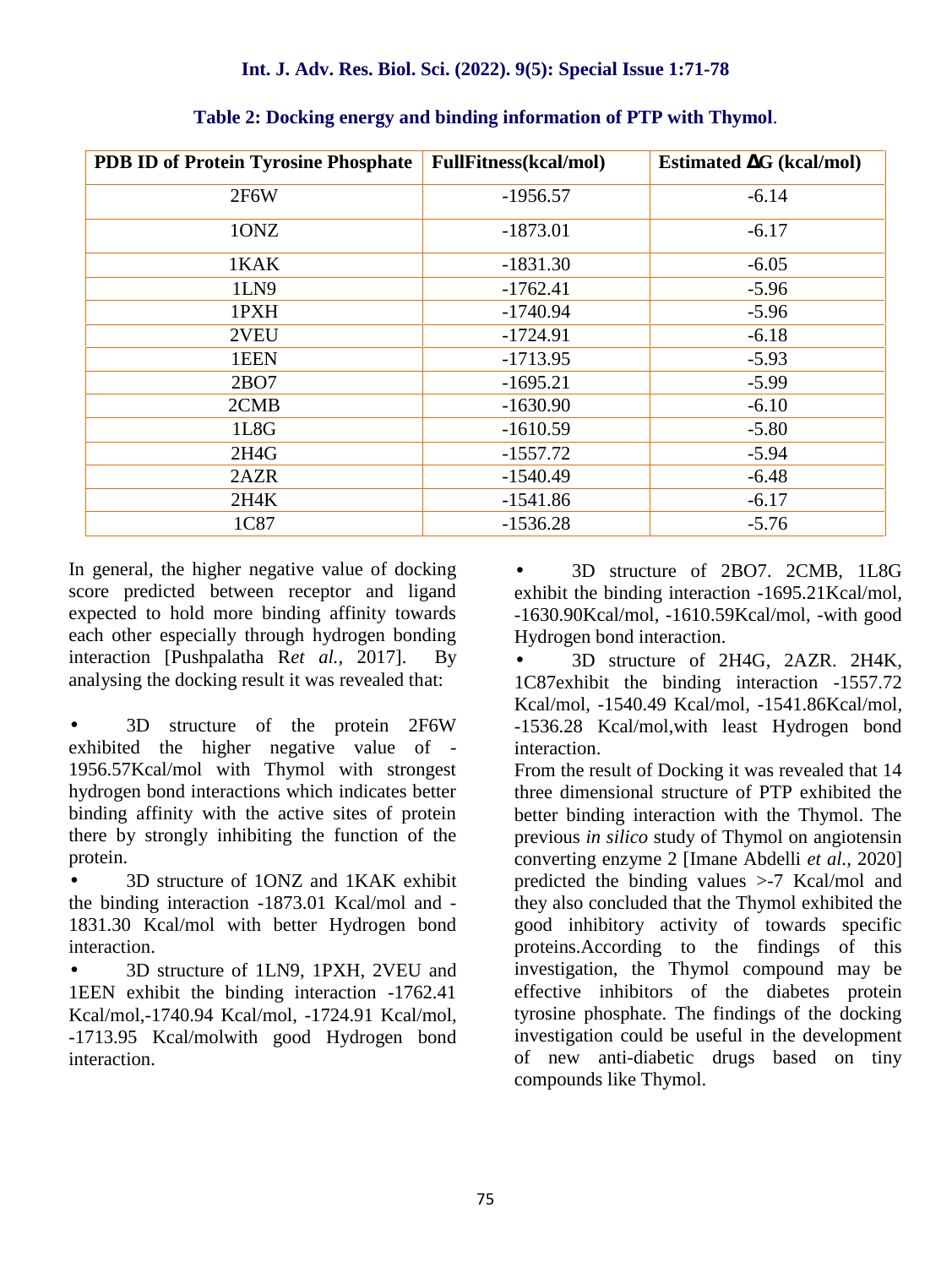

### **Int. J. Adv. Res. Biol. Sci. (2022). 9(5): Special Issue 1:71-78 Table 3: Best Docking interaction between Receptors and Ligand**

### **Conclusion**

The structural binding process between receptor and ligand was investigated using molecular docking analysis. Thymol may act as a unique chemical inhibitor for protein tyrosine phosphate, enhancing insulin

secretion in the human body, according to current *insilco* study on the substance as a diabetic inhibitor. Further *invivo* animal model research is needed to corroborate this current work, and the Thymol molecule may evolve as the best diabetes inhibitor in the future.

### **Conflict of interest:**

The authors declare they have no competing interests.

### **Acknowledgments**

We acknowledge Vels Institute of Science, Technology and Advanced Studies (VISTAS) for providing us with required infrastructure and support system needed.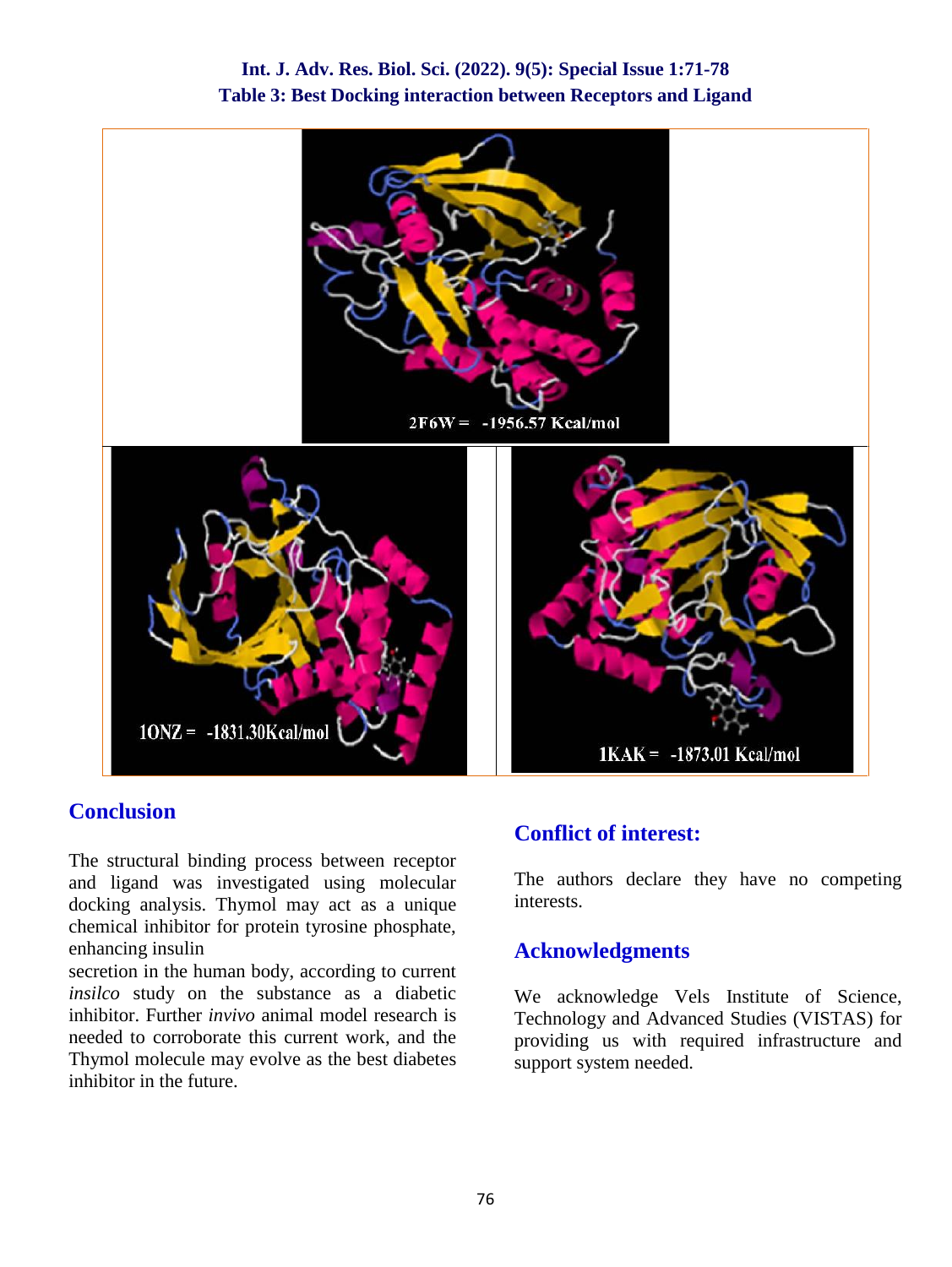### **Int. J. Adv. Res. Biol. Sci.** (2022). 9(5): Special Issue 1:71-78 of COVID-19 by

### **References**

- Angelica Escobar, Miriam Perezb, Gustavo Romanelli, Guillermo Blustein. 2020. Thymol bioactivity: A review focusing on practical applications. Arabian Journal of Chemistry. 13 (12): 9243-9269.
- Bairwa R, Sodha RS, Rajawat BS. 2012. *Trachyspermum ammi*. Pharmacogn Rev. 6(11): 56-60.
- Chaudhary KK, Mishra N. 2016. A Review on Molecular Docking: Novel Tool for Drug Discovery. JSM Chem. 4(3): 1029
- Chidambaram Ramachandran and Brian P Kennedy. 2003. Protein Tyrosine Phosphatase 1B: A Novel Target for Type 2 Diabetes and Obesity, Current Topics in Medicinal Chemistry. 3: 749-757.
- David M Nathan, John B. Buse, Mayer B. Davidson, EleFerrannini, Rury R. Holman, Robert Sherwin and Bernard Zinman. 2009. Medical Management of Hyperglycemia in Type 2 Diabetes: A Consensus Algorithm for the Initiation and Adjustment of Therapy. A consensus statement of the American Diabetes Association and the European Association for the Study of Diabetes. Diabetes Care. 32(1): 193-203.
- Gisela Wilcox 2005. Insulin and Insulin Resistance. ClinBiochem. 26 (2): 19-39.
- Grosdidier A, Zoete V, Michielin O 2011. SwissDock, a protein-small molecule docking web service based on EADock DSS. Nucleic Acids Res.39(Web Server issue):W270-W277.
- Guntero VA, Gutierrez L, Kneeteman MN, Ferretti CA. 2021. *In Silico* Study of the Interaction between Casein with Tocopherols. Preliminary Evaluation of Lipophilic Substrate Inclusion on Proteic Matrix. Chem. Proc. 3: 49.
- Huang B1 2009. MetaPocket: a meta approach to improve protein ligand binding site prediction. OMICS. 325-30.
- Imane Abdelli, Faiçal Hassani, Sohayb Bekkel Brikci & Said Ghalem 2021 *In silico* study the inhibition of angiotensin converting

*Ammoides verticillata* components harvested from Western Algeria, Journal of Biomolecular Structure and Dynamics. 39(9): 3263-3276, Lefebvre P and Pierson A. 2004. The global challenge of diabetes. World Hosp Health Serv. 40(3): 37-40.

- Markus A Lill and Matthew L. Danielson. 2011. Computer-aided drug design platform using PyMOL. J Comput Aided Mol Des. 25: 13-19.
- Nagoor Meeran MF, Javed H, Al Taee H, Azimullah S, Ojha SK. 2017. Pharmacological Properties and Molecular Mechanisms of Thymol: Prospects for Its Therapeutic Potential and Pharmaceutical Development. Front Pharmacol. 8: 380.
- Ozougwu JC, Obimba KC, Belonwu CD, Unakalamba CB. 2013. The pathogenesis and pathophysiology of type 1 and type 2 diabetes mellitus. Journal of Physiology and Pathofisiology. 4 (4): 46-57.
- Paul Z Zimmet, Magliano, Dianna and H Herman, William and Shaw, Jonathan. 2014. Diabetes: A 21st century challenge. Lancet Diabetes Endocrinol. 2(1): 56-64.
- Pushpalatha R, Selvamuthukumar S, Kilimozhi D 2017. Comparative *In silico* Docking Analysis of Curcumin and Resveratrol on Breast Cancer Proteins and their Synergistic Effect on MCF-7 Cell Line. J Young Pharm. 9(4): 480-5.
- Ranjan Bairwa, Singhal Manmohan, Sodha Ravindra Singh and Rajawat Balwant Singh. 2011. Medicinal Uses of *Trachyspermum Ammi*: A Review. The Pharma Research. 5: 247-258.
- Rashmi B Prasad and Leif Groop. 2015. Genetics of Type 2 Diabetes - Pitfalls and Possibilities. Genes (Basel). 6(1): 87-123.
- Sonal Dubey and Pankaj Kashyap. 2015. *Trachyspermum ammi:* A Review on its Multidimensional Uses in Indian Folklore Medicines. Research Journal of Medicinal Plants. 9: 368-374.
- Stephen K Burley, Helen M Berman, Gerard J Kleywegt, John L Markley, Haruki Nakamura, and Sameer Velankar. 2017.